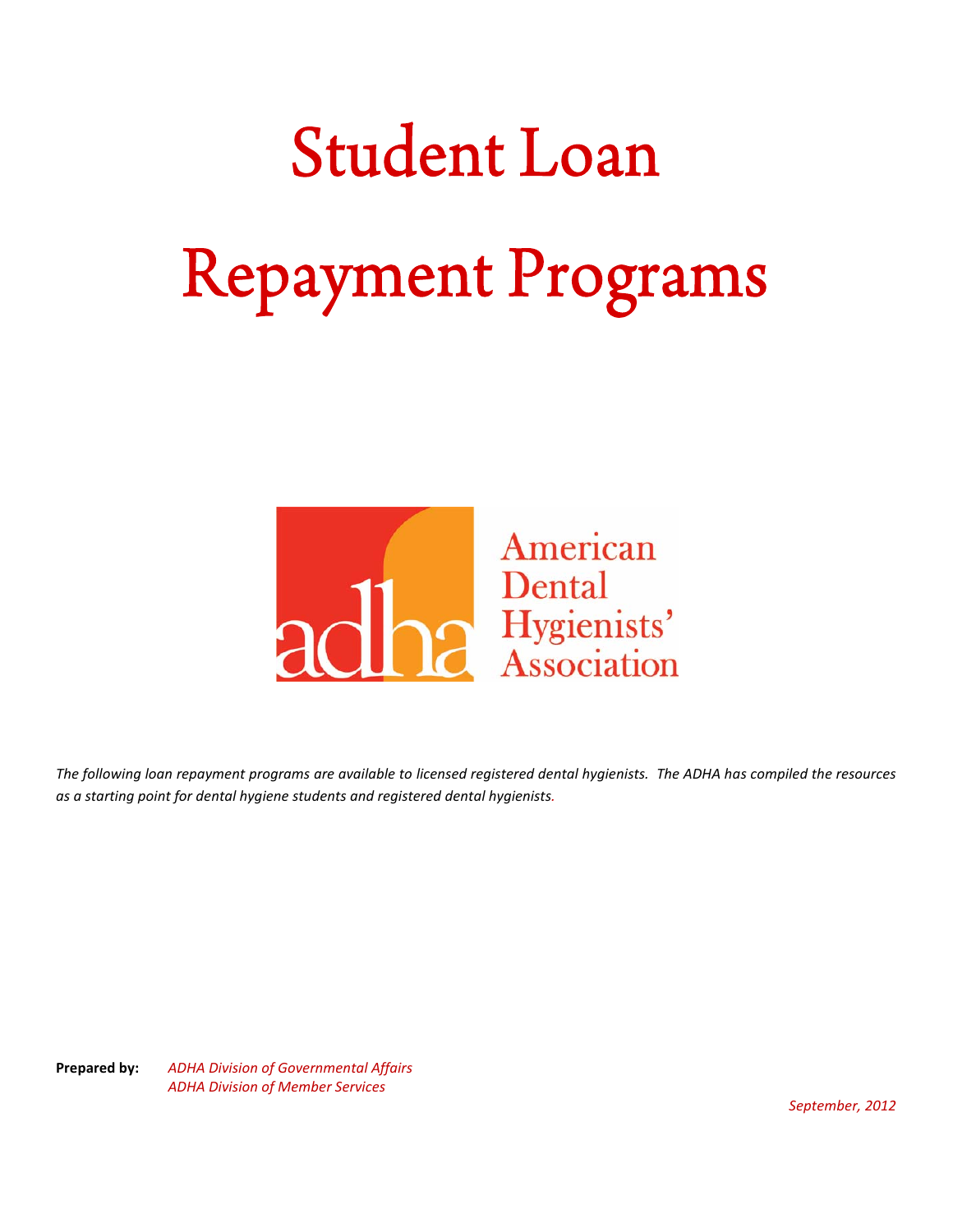

| <b>State</b>      | <b>Available Programs and Contact Information</b>                                                                                                                                                                                                                                                                                                                                                                                                                                                                                                                                                                                      |
|-------------------|----------------------------------------------------------------------------------------------------------------------------------------------------------------------------------------------------------------------------------------------------------------------------------------------------------------------------------------------------------------------------------------------------------------------------------------------------------------------------------------------------------------------------------------------------------------------------------------------------------------------------------------|
| <b>Alabama</b>    | <b>See National Programs</b>                                                                                                                                                                                                                                                                                                                                                                                                                                                                                                                                                                                                           |
| <b>Alaska</b>     | <b>Supporting Health Care Access (through loan) Re-Payment (SHARP)</b><br>Dental hygienists are eligible to receive a maximum of \$20,000 annual benefit towards repayment of<br>student loans. Participants sign a contract for a minimum two-year practice agreement indicating a<br>commitment to serve in an identified high-needs area facility. Jobs are full-time (40 hours per week) or<br>half-time (20-39 hours per week).                                                                                                                                                                                                   |
|                   | For more information:<br>Alaska Department of Health and Social Services<br>Phone: 907.465.4065<br>Website: http://www.hss.state.ak.us/                                                                                                                                                                                                                                                                                                                                                                                                                                                                                                |
| <b>Arizona</b>    | <b>See National Programs</b>                                                                                                                                                                                                                                                                                                                                                                                                                                                                                                                                                                                                           |
| <b>Arkansas</b>   | <b>See National Programs</b>                                                                                                                                                                                                                                                                                                                                                                                                                                                                                                                                                                                                           |
| <b>California</b> | <b>California State Loan Repayment Program</b><br>Dental hygienists who commit to working at least two years in a public or private non-profit facility located<br>in a Health Professional Shortage Area are eligible to receive \$60,000 towards repayment of student loans.<br>Participants may serve up to three additional years. The maximum loan repayment benefit is \$170,000 for<br>five years of service.<br>For more information:<br>Phone: 916.326.3714<br>Web site: http://www.oshpd.ca.gov/HWDD/SLRP.html                                                                                                               |
| <b>Colorado</b>   | <b>The Colorado Health Service Corps</b><br>Dental hygienists who commit to practicing in a public or nonprofit health clinic located in a professional<br>shortage area may be eligible to receive up to \$7,500 in student loan repayment for each year of service.<br>All contracts are for two to three years, though the program's goal is to facilitate long-term retention of the<br>provider in an underserved Colorado community beyond his or her contract with the state.<br>For more information:<br>Colorado Department of Public Health and Environment<br>Phone: 303.692.3652<br>Website: http://www.cdphe.state.co.us/ |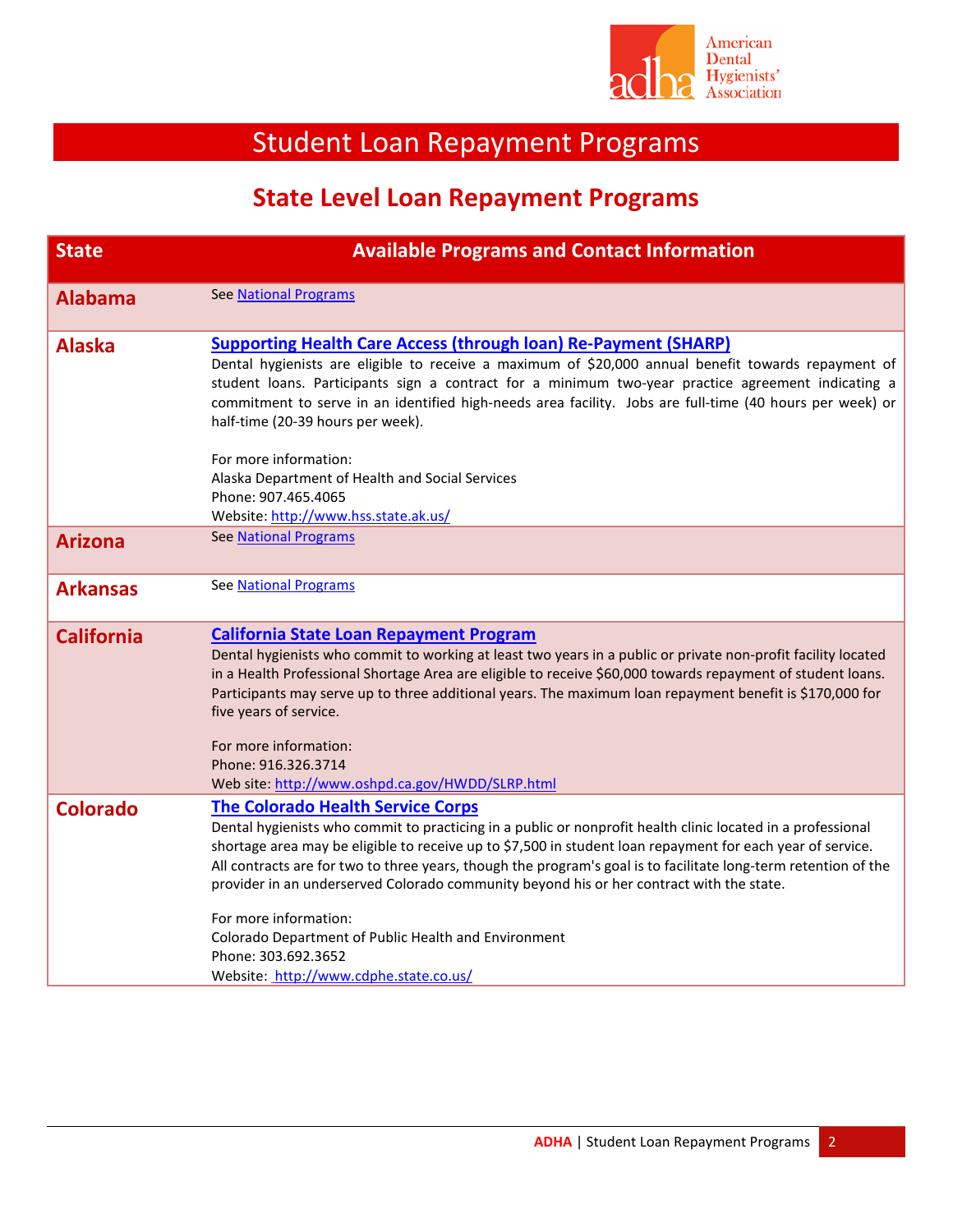

| <b>Available Programs and Contact Information</b><br><b>See National Programs</b><br><b>Delaware Loan Repayment Program</b><br>Dental hygienists participating in this program must provide health services in a practice setting approved<br>by the Delaware Health Care Commission. Participating dental hygienists may be granted up to \$35,000<br>total for a two-year commitment, or a maximum of \$52,500 for a three year contract. These figures<br>represent the maximum award for loan repayment; the average award is closer to \$10,000-\$15,000 for a<br>two-year contract.<br>For more information:<br>Loan Repayment, Delaware Health Care Commission<br>Phone: 302.739.2730<br>Website: http://dhss.delaware.gov/dhss/dhcc/slrp.html<br><b>See National Programs</b> |
|---------------------------------------------------------------------------------------------------------------------------------------------------------------------------------------------------------------------------------------------------------------------------------------------------------------------------------------------------------------------------------------------------------------------------------------------------------------------------------------------------------------------------------------------------------------------------------------------------------------------------------------------------------------------------------------------------------------------------------------------------------------------------------------|
|                                                                                                                                                                                                                                                                                                                                                                                                                                                                                                                                                                                                                                                                                                                                                                                       |
|                                                                                                                                                                                                                                                                                                                                                                                                                                                                                                                                                                                                                                                                                                                                                                                       |
|                                                                                                                                                                                                                                                                                                                                                                                                                                                                                                                                                                                                                                                                                                                                                                                       |
|                                                                                                                                                                                                                                                                                                                                                                                                                                                                                                                                                                                                                                                                                                                                                                                       |
|                                                                                                                                                                                                                                                                                                                                                                                                                                                                                                                                                                                                                                                                                                                                                                                       |
| See National Programs                                                                                                                                                                                                                                                                                                                                                                                                                                                                                                                                                                                                                                                                                                                                                                 |
| <b>See National Programs</b>                                                                                                                                                                                                                                                                                                                                                                                                                                                                                                                                                                                                                                                                                                                                                          |
| See National Programs                                                                                                                                                                                                                                                                                                                                                                                                                                                                                                                                                                                                                                                                                                                                                                 |
| <b>See National Programs</b>                                                                                                                                                                                                                                                                                                                                                                                                                                                                                                                                                                                                                                                                                                                                                          |
| See National Programs                                                                                                                                                                                                                                                                                                                                                                                                                                                                                                                                                                                                                                                                                                                                                                 |
| <b>See National Programs</b>                                                                                                                                                                                                                                                                                                                                                                                                                                                                                                                                                                                                                                                                                                                                                          |
| <b>Kansas State Loan Repayment Program</b><br>To be eligible for an award, dental hygienists must commit to provide health care services at an eligible site<br>located in a Dental Health Professional Shortage Area for a minimum of 2 years. Employment must be with<br>a public or nonprofit private agency or facility. Dental hygienists may receive up to \$25,000 annually; one<br>half of the award will be paid at the beginning of the first contract year with the remainder paid at the<br>beginning of the second year.<br>For more information:<br>Kansas Department of Health and Environment<br>Phone: 785.296.2742<br>Website: http://www.kdheks.gov/index.html                                                                                                     |
|                                                                                                                                                                                                                                                                                                                                                                                                                                                                                                                                                                                                                                                                                                                                                                                       |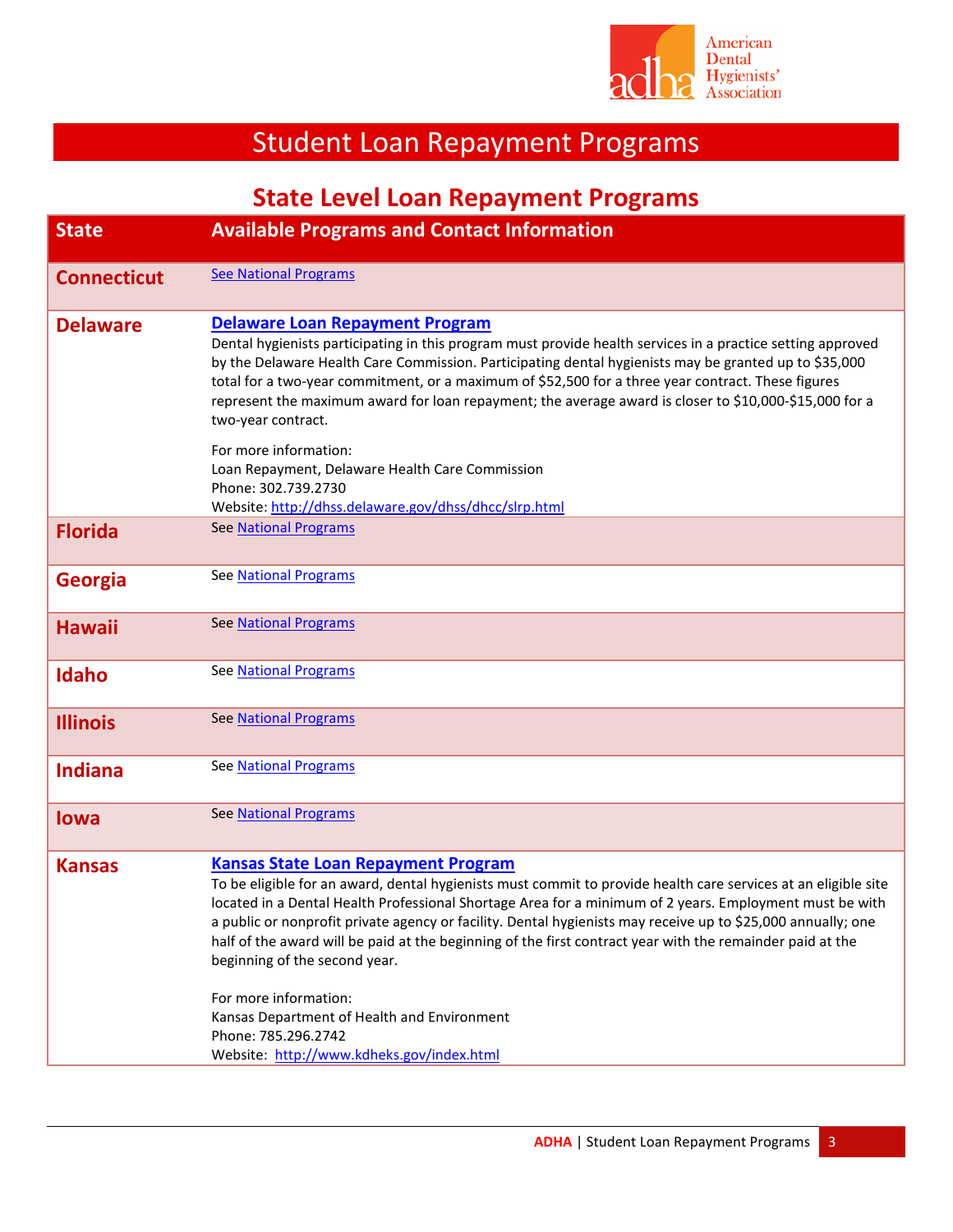

| <b>State</b>         | <b>Available Programs and Contact Information</b>                                                                                                                                                                                                                                                                                                                                                                                                                                                                                                                                                                                                                                                    |
|----------------------|------------------------------------------------------------------------------------------------------------------------------------------------------------------------------------------------------------------------------------------------------------------------------------------------------------------------------------------------------------------------------------------------------------------------------------------------------------------------------------------------------------------------------------------------------------------------------------------------------------------------------------------------------------------------------------------------------|
|                      |                                                                                                                                                                                                                                                                                                                                                                                                                                                                                                                                                                                                                                                                                                      |
| <b>Kentucky</b>      | <b>Kentucky State Loan Repayment Program</b><br>To be eligible for an award, dental hygienists must commit to provide oral health care services at an eligible<br>site located in a federally designated Health Professional Service Area for a minimum of 2 years.<br>Employment must be with a public or nonprofit private agency or facility, which maintains an open door to<br>all residents, regardless of their ability to pay or their pay source. In return, participating dental hygienists<br>may receive up to \$35,000 per year (\$17,500 federal funds, \$17,500 matching from the health organization)<br>for a total of \$70,000 for a two-year obligation.<br>For more information: |
|                      | Kentucky Office of Rural Health                                                                                                                                                                                                                                                                                                                                                                                                                                                                                                                                                                                                                                                                      |
|                      | Phone: 606.439.3557                                                                                                                                                                                                                                                                                                                                                                                                                                                                                                                                                                                                                                                                                  |
|                      | Website: http://www.kyruralhealth.org/                                                                                                                                                                                                                                                                                                                                                                                                                                                                                                                                                                                                                                                               |
| Louisiana            | See National Programs                                                                                                                                                                                                                                                                                                                                                                                                                                                                                                                                                                                                                                                                                |
| <b>Maine</b>         | See National Programs                                                                                                                                                                                                                                                                                                                                                                                                                                                                                                                                                                                                                                                                                |
| <b>Maryland</b>      | See National Programs                                                                                                                                                                                                                                                                                                                                                                                                                                                                                                                                                                                                                                                                                |
| <b>Massachusetts</b> | <b>Massachusetts State Loan Repayment Program</b><br>In order to be eligible for an award, dental hygienists must be employed or contracted to work in an eligible<br>public health or non-profit healthcare organization located in a federally designated Health Professional<br>Shortage Area. Participating dental hygienists may be granted up to \$20,000 per year for a total of \$40,000<br>for a two-year contract.<br>For more information:<br>Department of Public Health<br>Phone: 617.624.6060<br>Website: http://www.mass.gov/dph/primarycare                                                                                                                                          |
| <b>Michigan</b>      | See National Programs                                                                                                                                                                                                                                                                                                                                                                                                                                                                                                                                                                                                                                                                                |
| <b>Mississippi</b>   | <b>See National Programs</b>                                                                                                                                                                                                                                                                                                                                                                                                                                                                                                                                                                                                                                                                         |
| <b>Missouri</b>      | <b>See National Programs</b>                                                                                                                                                                                                                                                                                                                                                                                                                                                                                                                                                                                                                                                                         |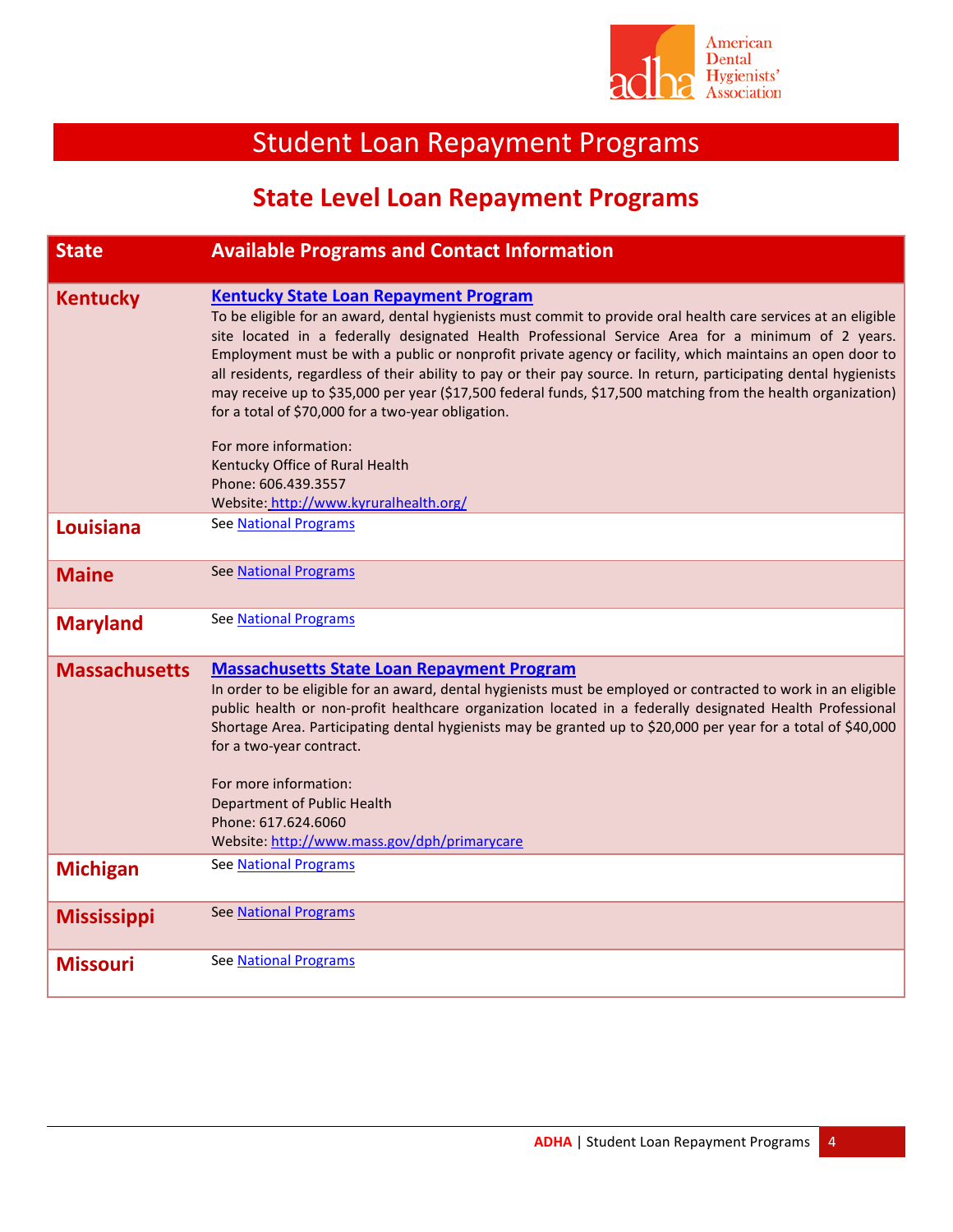

| <b>State</b>                   | <b>Available Programs and Contact Information</b>                                                                                                                                                                                                                                                                                                                                                                                                                                                                                                                                                                                                                                                                                                                                                                                                                                                     |
|--------------------------------|-------------------------------------------------------------------------------------------------------------------------------------------------------------------------------------------------------------------------------------------------------------------------------------------------------------------------------------------------------------------------------------------------------------------------------------------------------------------------------------------------------------------------------------------------------------------------------------------------------------------------------------------------------------------------------------------------------------------------------------------------------------------------------------------------------------------------------------------------------------------------------------------------------|
| <b>Montana</b>                 | <b>Montana State Loan Repayment Program</b><br>To be eligible for the program, the site and provider must include enrollment with federal and state<br>programs (Medicaid, Medicare, and SCHIP), posting of a sliding fee scale and assurance that providers are<br>practicing full time. Participating dental hygienists are eligible to receive up to \$15,000 per year for 2 years,<br>with a third year option.                                                                                                                                                                                                                                                                                                                                                                                                                                                                                   |
|                                | For more information:<br>Montana Primary Care Office<br>Phone: 406.444.3934<br>Website: http://www.dphhs.mt.gov/publichealth/primarycare/                                                                                                                                                                                                                                                                                                                                                                                                                                                                                                                                                                                                                                                                                                                                                             |
| <b>Nebraska</b>                | See National Programs                                                                                                                                                                                                                                                                                                                                                                                                                                                                                                                                                                                                                                                                                                                                                                                                                                                                                 |
| <b>Nevada</b>                  | <b>Nevada Health Service Corps</b><br>A dental hygienist may enter the program by engaging in full-time clinical practice in an assigned community<br>for a contractually specified period of time in exchange for loan repayment funds. Typically the contract<br>equals two years of full-time service. Each application is evaluated individually and awards are made based<br>upon the funding available during that cycle.<br>For more information:<br>Nevada Office of Rural Health<br>Phone: 775).738.3828<br>Website: http://www.medicine.nevada.edu/cehso/orh.html                                                                                                                                                                                                                                                                                                                           |
| <b>New</b><br><b>Hampshire</b> | <b>State Loan Repayment Program</b><br>Dental hygienists who practice full or part-time in a nonprofit or public site located in a Dental Health<br>Professional Shortage Areas. In order to qualify, participants must agree to a minimum service obligation of<br>thirty-six months for full-time service or twenty-four months for part-time service. Full-time eligible dental<br>hygienists may receive \$45,000 for a minimum service obligation of thirty-six months with an opportunity of<br>an extension for an additional twenty-four months at \$20,000. Part-time eligible dental hygienists may<br>receive \$17,500 for a minimum service obligation of twenty-four months with an opportunity for an<br>extension for additional twelve-months for \$5,000.For more information:<br>Department of Health and Human Services<br>Phone: 603.271.4741<br>Website: http://www.dhhs.nh.gov/ |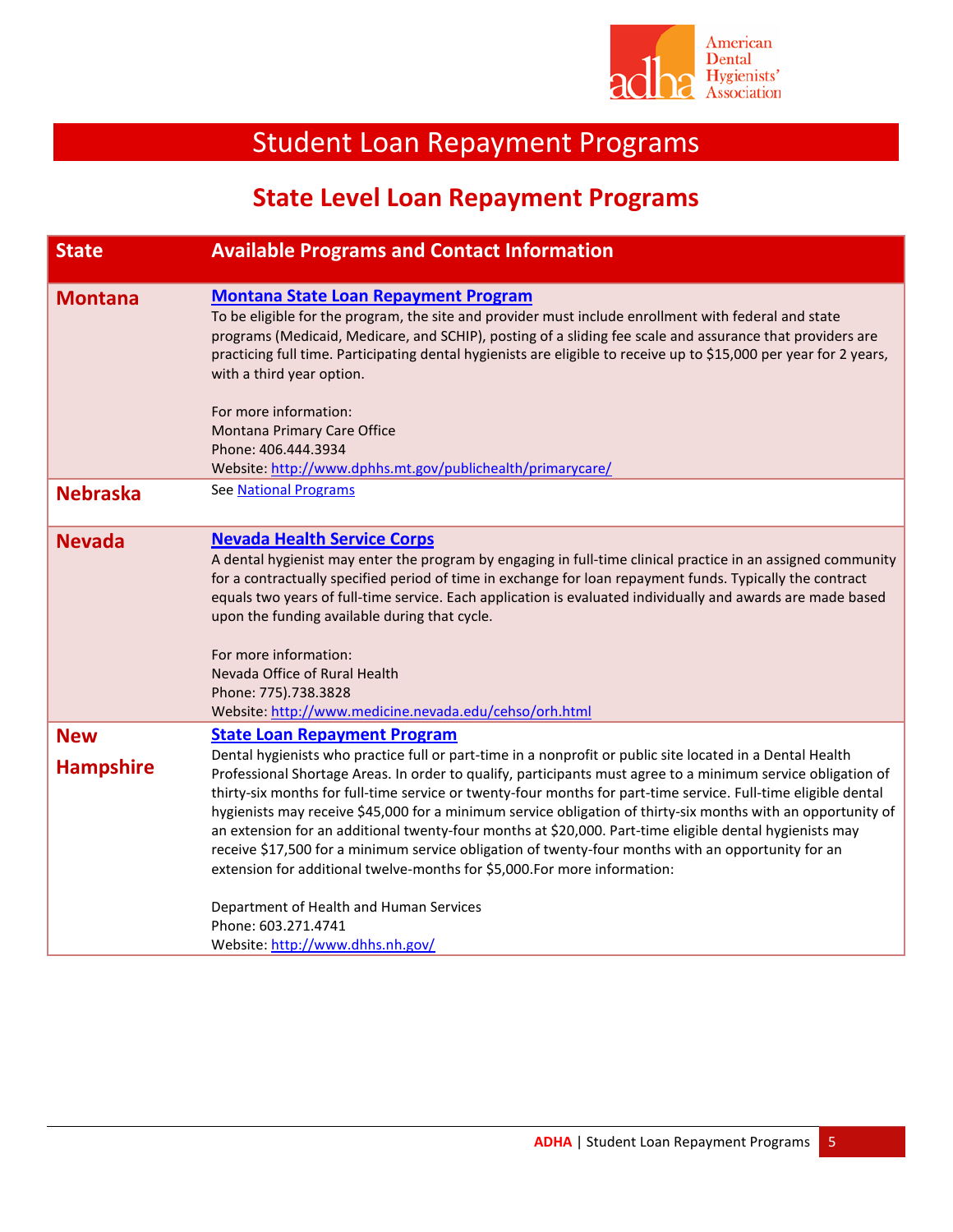

| <b>State</b>          | <b>Available Programs and Contact Information</b>                                                                                                                                                                                                                                                                                                                                                                                                                                                                        |
|-----------------------|--------------------------------------------------------------------------------------------------------------------------------------------------------------------------------------------------------------------------------------------------------------------------------------------------------------------------------------------------------------------------------------------------------------------------------------------------------------------------------------------------------------------------|
| <b>New Jersey</b>     | <b>See National Programs</b>                                                                                                                                                                                                                                                                                                                                                                                                                                                                                             |
| <b>New Mexico</b>     | <b>Tax Credit</b><br>New Mexico offers a tax credit of \$3,000 to registered dental hygienists licensed in NM and practicing in<br>rural or underserved areas.<br>For more information:<br>New Mexico Department of Health<br>Phone: 505.827.2613<br>Website: http://www.health.state.nm.us/                                                                                                                                                                                                                             |
| <b>New York</b>       | <b>See National Programs</b>                                                                                                                                                                                                                                                                                                                                                                                                                                                                                             |
| <b>North Carolina</b> | <b>North Carolina State Loan Repayment Program</b><br>Dental hygienists can earn up to \$60,000 in loan repayment in exchange for a 4 year commitment to<br>practice in designated Heath Professional Shortage Area (HPSA). This program applies to sites that are pre-<br>existing. However, dental hygienist can apply for a chosen site if it meets criteria for a HPSA.<br>For more information:<br>North Carolina Department of Health and Human Services<br>Phone: 800.533.8847<br>Website: http://www.ncdhhs.gov/ |
| <b>North Dakota</b>   | See National Programs                                                                                                                                                                                                                                                                                                                                                                                                                                                                                                    |
| <b>Ohio</b>           | See National Programs                                                                                                                                                                                                                                                                                                                                                                                                                                                                                                    |
| <b>Oklahoma</b>       | <b>See National Programs</b>                                                                                                                                                                                                                                                                                                                                                                                                                                                                                             |
| <b>Oregon</b>         | See National Programs                                                                                                                                                                                                                                                                                                                                                                                                                                                                                                    |
| Pennsylvania          | See National Programs                                                                                                                                                                                                                                                                                                                                                                                                                                                                                                    |
| <b>Rhode Island</b>   | See National Programs                                                                                                                                                                                                                                                                                                                                                                                                                                                                                                    |
| <b>South Carolina</b> | See National Programs                                                                                                                                                                                                                                                                                                                                                                                                                                                                                                    |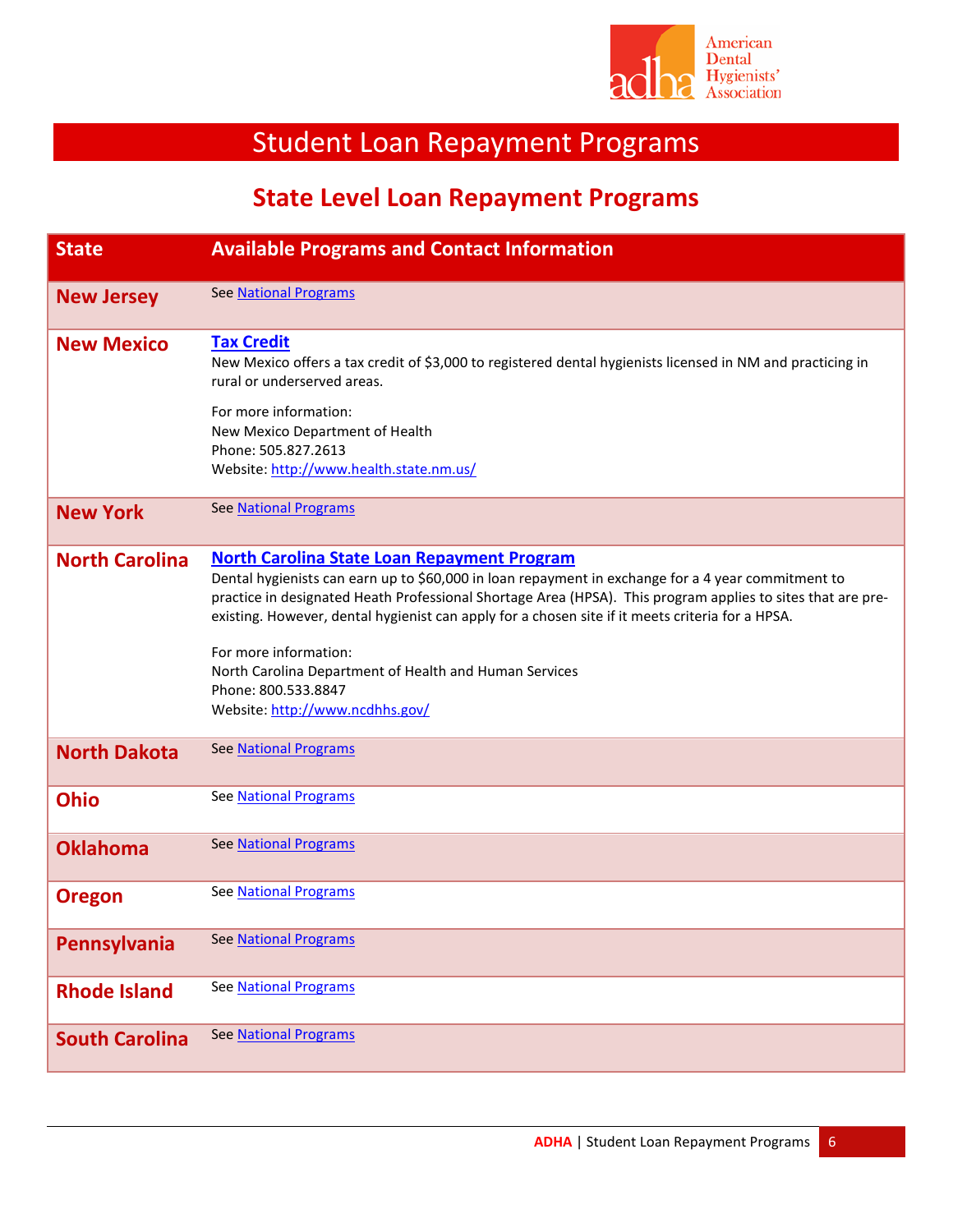

| <b>State</b>        | <b>Available Programs and Contact Information</b>                                                                                                                                                                                                                                                                                                                                                                                                                                                                                                                                                                               |
|---------------------|---------------------------------------------------------------------------------------------------------------------------------------------------------------------------------------------------------------------------------------------------------------------------------------------------------------------------------------------------------------------------------------------------------------------------------------------------------------------------------------------------------------------------------------------------------------------------------------------------------------------------------|
| <b>South Dakota</b> | <b>South Dakota State Loan Repayment Program</b><br>Dental hygienist who participate in this program are eligible to receive \$19,000 toward student loan<br>reimbursement. In order to be eligible, a hygienist must commit to two years of service at a practice site<br>within a federally designated health professional shortage area (HPSA), with the option of a third year of<br>service to receive a total of \$35,000.<br>For more information:<br>Department of Health<br>Phone: 800.738.2301 or 605.773.2679<br>Website: http://doh.sd.gov/                                                                         |
| <b>Tennessee</b>    | See National Programs                                                                                                                                                                                                                                                                                                                                                                                                                                                                                                                                                                                                           |
| <b>Texas</b>        | See National Programs                                                                                                                                                                                                                                                                                                                                                                                                                                                                                                                                                                                                           |
| <b>Utah</b>         | <b>See National Programs</b>                                                                                                                                                                                                                                                                                                                                                                                                                                                                                                                                                                                                    |
| <b>Vermont</b>      | See National Programs                                                                                                                                                                                                                                                                                                                                                                                                                                                                                                                                                                                                           |
| <b>Virginia</b>     | <b>See National Programs</b>                                                                                                                                                                                                                                                                                                                                                                                                                                                                                                                                                                                                    |
| <b>Washington</b>   | <b>Washington State Loan Repayment Program</b><br>Dental hygienists are eligible to receive up to \$35,000 per year with a minimum requirement of two years of<br>service. The service obligation period is based on full-time (40 hours or more per week). The award amount<br>cannot exceed \$70,000, or the eligible outstanding debt, whichever is less. A hygienist has the option to<br>apply for additional years at \$25,000 per year based on remaining eligible debt and funds available.<br>For more information:<br>Washington State Department of Health<br>Phone: 360.596.4817<br>Website: http://www.doh.wa.gov/ |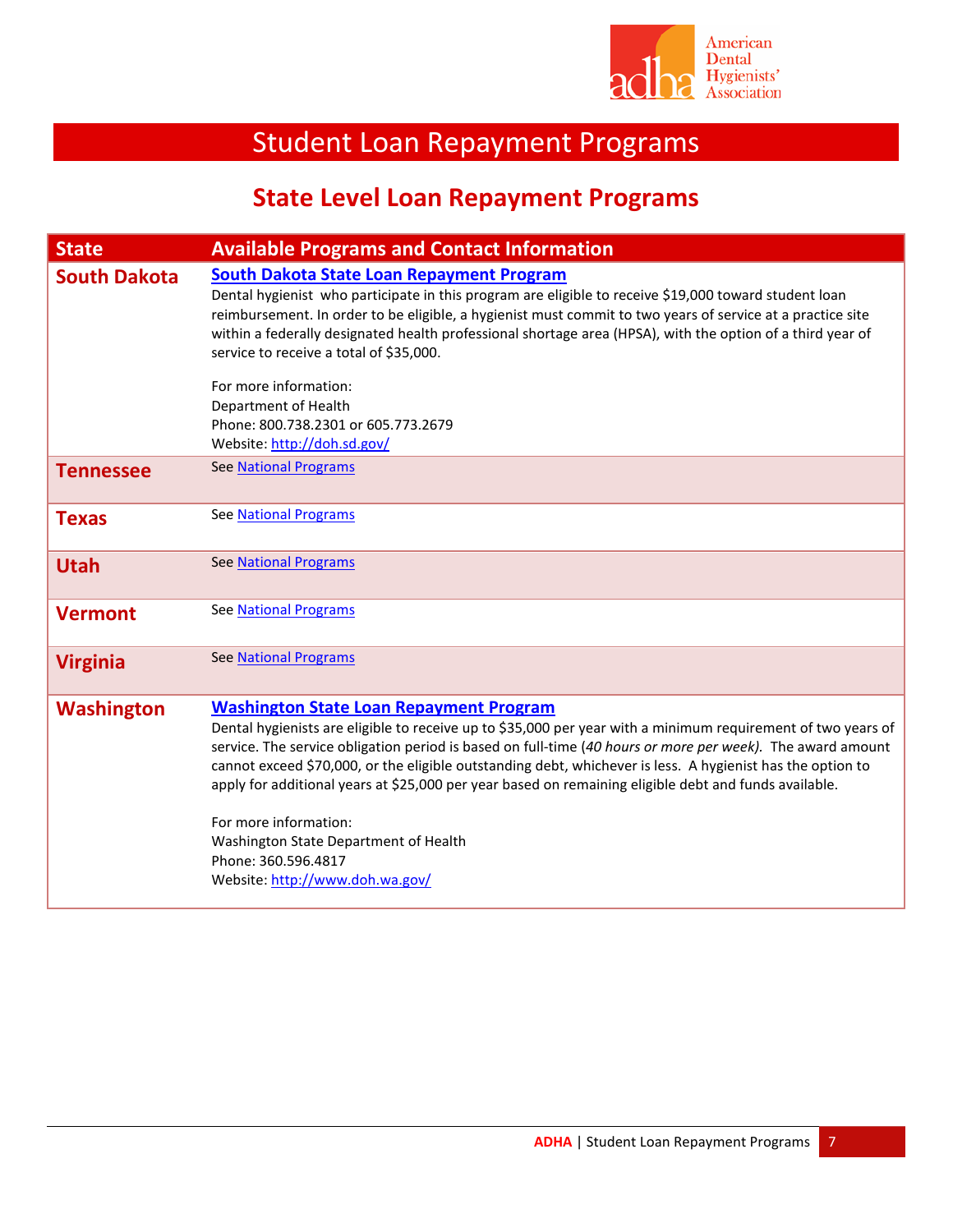

| <b>State</b>         | <b>Available Programs and Contact Information</b>                                                                                                                                                                                                                                                                                                                                                                                                                                                                     |
|----------------------|-----------------------------------------------------------------------------------------------------------------------------------------------------------------------------------------------------------------------------------------------------------------------------------------------------------------------------------------------------------------------------------------------------------------------------------------------------------------------------------------------------------------------|
| <b>West Virginia</b> | <b>See National Programs</b>                                                                                                                                                                                                                                                                                                                                                                                                                                                                                          |
| <b>Wisconsin</b>     | The Wisconsin Health Professions Loan Assistance Program<br>Dental hygienists are eligible to receive up to \$25,000 in loan reimbursement through this program by<br>contracting to work full-time (32 hours per week) for three years in a dental office that provides Medicaid<br>and Badger Care services in a federally designated Health Professional Shortage Area (HPSA)<br>For more information:<br>Office of Rural Health<br>Phone: 608.261.1883 or 800.385.0005<br>Website: http://www.worh.org/hplap info |
| <b>Wyoming</b>       | <b>See National Programs</b>                                                                                                                                                                                                                                                                                                                                                                                                                                                                                          |